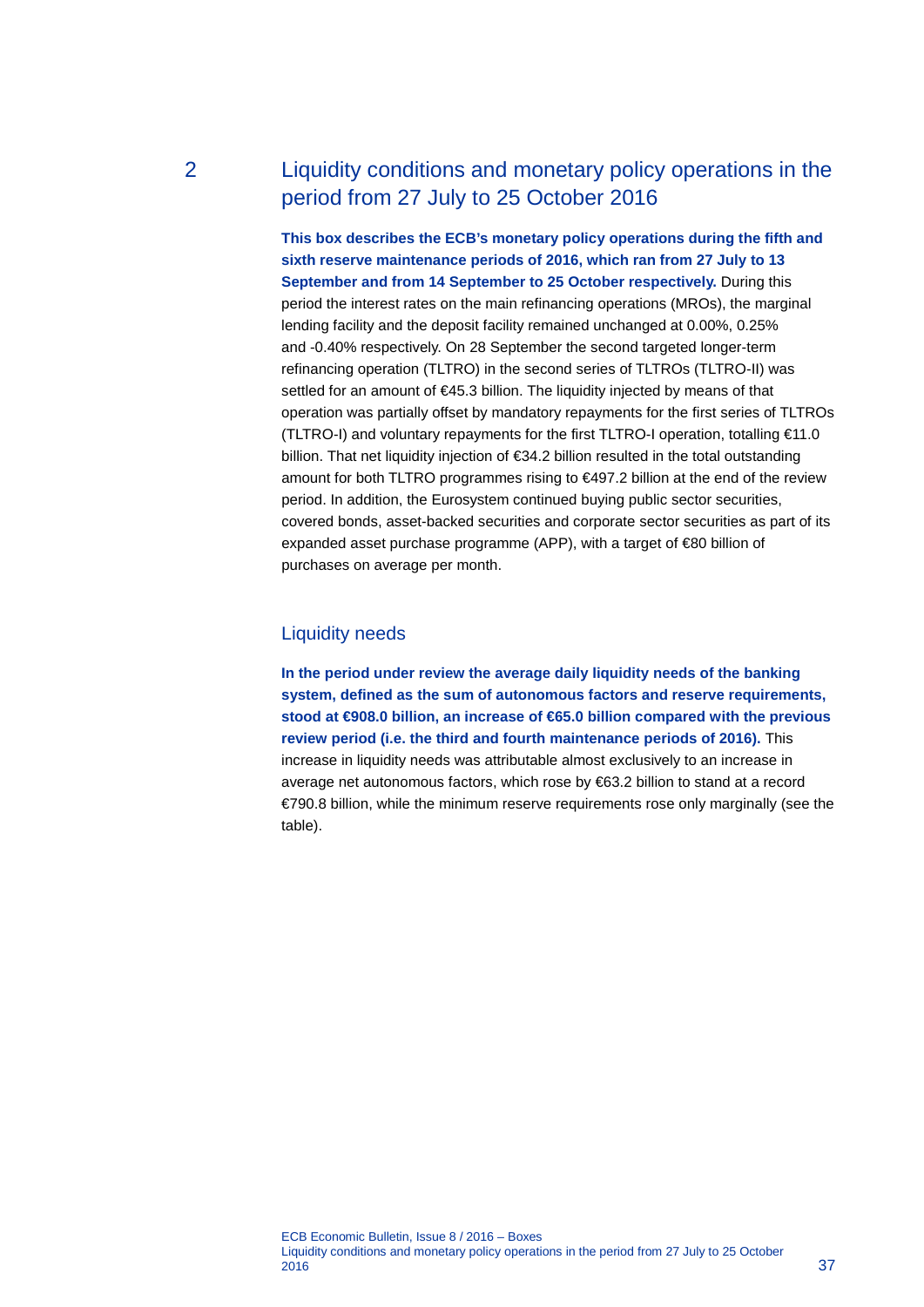#### **Table**

## Eurosystem liquidity situation

|                                                            | <b>Current period</b><br>(27 July to<br>25 October 2016) |            | <b>Previous period</b><br>(27 April to<br>26 July 2016) | <b>Sixth maintenance</b><br>period (14 September<br>to 25 October 2016) |            | <b>Fifth maintenance</b><br>period (27 July<br>to 13 September 2016) |            |
|------------------------------------------------------------|----------------------------------------------------------|------------|---------------------------------------------------------|-------------------------------------------------------------------------|------------|----------------------------------------------------------------------|------------|
| Liabilities - liquidity needs (averages; EUR billions)     |                                                          |            |                                                         |                                                                         |            |                                                                      |            |
| <b>Autonomous liquidity factors</b>                        | 1,916.7                                                  | $(+65.0)$  | 1,851.7                                                 | 1,938.4                                                                 | $(+40.3)$  | 1,898.0                                                              | $(+0.3)$   |
| Banknotes in circulation                                   | 1,095.5                                                  | $(+13.3)$  | 1,082.3                                                 | 1,094.7                                                                 | $(-1.5)$   | 1,096.2                                                              | $(+9.1)$   |
| Government deposits                                        | 151.9                                                    | $(+0.2)$   | 151.6                                                   | 168.3                                                                   | $(+30.5)$  | 137.8                                                                | $(-37.7)$  |
| Other autonomous factors                                   | 669.3                                                    | $(+51.5)$  | 617.7                                                   | 675.3                                                                   | $(+11.3)$  | 664.0                                                                | $(+28.9)$  |
| <b>Monetary policy instruments</b>                         |                                                          |            |                                                         |                                                                         |            |                                                                      |            |
| Current accounts                                           | 762.0                                                    | $(+120.1)$ | 641.9                                                   | 777.4                                                                   | $(+28.6)$  | 748.8                                                                | $(+91.4)$  |
| Minimum reserve requirements                               | 117.2                                                    | $(+1.7)$   | 115.5                                                   | 117.8                                                                   | $(+1.1)$   | 116.7                                                                | $(+0.8)$   |
| Deposit facility                                           | 369.9                                                    | $(+53.3)$  | 316.6                                                   | 387.3                                                                   | $(+32.2)$  | 355.1                                                                | $(+32.0)$  |
| Liquidity-absorbing fine-tuning operations                 |                                                          | $(+0.0)$   |                                                         |                                                                         | $(+0.0)$   | $\overline{\phantom{a}}$                                             | $(+0.0)$   |
| Assets - liquidity supply (averages; EUR billions)         |                                                          |            |                                                         |                                                                         |            |                                                                      |            |
| <b>Autonomous liquidity factors</b>                        | 1,126.2                                                  | $(+1.7)$   | 1,124.5                                                 | 1,115.5                                                                 | $(-19.8)$  | 1,135.3                                                              | $(+3.0)$   |
| Net foreign assets                                         | 686.3                                                    | $(+32.1)$  | 654.2                                                   | 687.8                                                                   | $(+2.8)$   | 685.0                                                                | $(+18.9)$  |
| Net assets denominated in euro                             | 439.9                                                    | $(-30.4)$  | 470.3                                                   | 427.8                                                                   | $(-22.6)$  | 450.3                                                                | $(-15.9)$  |
| <b>Monetary policy instruments</b>                         |                                                          |            |                                                         |                                                                         |            |                                                                      |            |
| Open market operations                                     | 1,922.7                                                  | $(+236.8)$ | 1,685.9                                                 | 1,987.9                                                                 | $(+121.0)$ | 1,866.9                                                              | $(+120.6)$ |
| Tender operations                                          | 533.5                                                    | $(+18.4)$  | 515.0                                                   | 540.9                                                                   | $(+13.7)$  | 527.2                                                                | $(+8.0)$   |
| <b>MROs</b>                                                | 40.6                                                     | $(-9.8)$   | 50.5                                                    | 37.4                                                                    | $(-6.1)$   | 43.5                                                                 | $(-4.1)$   |
| Three-month LTROs                                          | 19.3                                                     | $(-8.2)$   | 27.6                                                    | 17.7                                                                    | $(-3.0)$   | 20.7                                                                 | $(-3.8)$   |
| <b>TLTRO-I</b> operations                                  | 60.3                                                     | $(-253.9)$ | 314.1                                                   | 56.3                                                                    | $(-7.4)$   | 63.7                                                                 | $(-155.2)$ |
| <b>TLTRO-II operations</b>                                 | 413.2                                                    | $(+290.4)$ | 122.9                                                   | 429.5                                                                   | $(+30.2)$  | 399.3                                                                | $(+171.1)$ |
| Outright portfolios                                        | 1,389.2                                                  | $(+218.4)$ | 1,170.9                                                 | 1,447.0                                                                 | $(+107.3)$ | 1,339.7                                                              | $(+112.6)$ |
| First covered bond purchase programme                      | 15.9                                                     | $(-2.4)$   | 18.3                                                    | 15.2                                                                    | $(-1.3)$   | 16.5                                                                 | $(-1.3)$   |
| Second covered bond purchase programme                     | 7.4                                                      | $(-0.7)$   | 8.0                                                     | 7.2                                                                     | $(-0.3)$   | 7.5                                                                  | $(-0.2)$   |
| Third covered bond purchase programme                      | 191.6                                                    | $(+11.8)$  | 179.7                                                   | 194.7                                                                   | $(+5.9)$   | 188.8                                                                | $(+5.6)$   |
| Securities Markets Programme                               | 107.1                                                    | $(-4.0)$   | 111.1                                                   | 105.4                                                                   | $(-3.1)$   | 108.5                                                                | $(-2.4)$   |
| Asset-backed securities purchase programme                 | 20.5                                                     | $(+1.0)$   | 19.5                                                    | 20.7                                                                    | $(+0.4)$   | 20.3                                                                 | $(+0.4)$   |
| Public sector purchase programme                           | 1,023.0                                                  | $(+192.3)$ | 830.7                                                   | 1,072.9                                                                 | $(+92.6)$  | 980.3                                                                | $(+99.1)$  |
| Corporate sector purchase programme                        | 23.9                                                     | $(+20.4)$  | 3.5                                                     | 30.8                                                                    | $(+12.9)$  | 17.9                                                                 | $(+11.4)$  |
| Marginal lending facility                                  | 0.1                                                      | $(-0.1)$   | 0.2                                                     | 0.1                                                                     | $(+0.0)$   | 0.0                                                                  | $(-0.1)$   |
| Other liquidity-based information (averages; EUR billions) |                                                          |            |                                                         |                                                                         |            |                                                                      |            |
| Aggregate liquidity needs                                  | 908.0                                                    | $(+65.0)$  | 843.1                                                   | 941.1                                                                   | $(+61.4)$  | 879.7                                                                | $(-2.0)$   |
| Autonomous factors <sup>1</sup>                            | 790.8                                                    | $(+63.2)$  | 727.6                                                   | 823.3                                                                   | $(+60.3)$  | 763.0                                                                | $(-2.9)$   |
| <b>Excess liquidity</b>                                    | 1,014.7                                                  | $(+171.9)$ | 842.8                                                   | 1,046.8                                                                 | $(+59.6)$  | 987.2                                                                | $(+122.6)$ |
| Interest rate developments (averages; percentages)         |                                                          |            |                                                         |                                                                         |            |                                                                      |            |
| <b>MROs</b>                                                | 0.00                                                     | $(+0.00)$  | 0.00                                                    | 0.00                                                                    | $(+0.00)$  | 0.00                                                                 | $(+0.00)$  |
| Marginal lending facility                                  | 0.25                                                     | $(+0.00)$  | 0.25                                                    | 0.25                                                                    | $(+0.00)$  | 0.25                                                                 | $(+0.00)$  |
| Deposit facility                                           | $-0.40$                                                  | $(+0.00)$  | $-0.40$                                                 | $-0.40$                                                                 | $(+0.00)$  | $-0.40$                                                              | $(+0.00)$  |
| <b>EONIA</b>                                               | $-0.342$                                                 | $(-0.008)$ | $-0.333$                                                | $-0.345$                                                                | $(-0.006)$ | $-0.339$                                                             | $(-0.009)$ |

Source: ECB.

Note: Since all figures in the table are rounded, in some cases the figure indicated as the change relative to the previous period does not represent the difference between the<br>rounded figures provided for these periods (d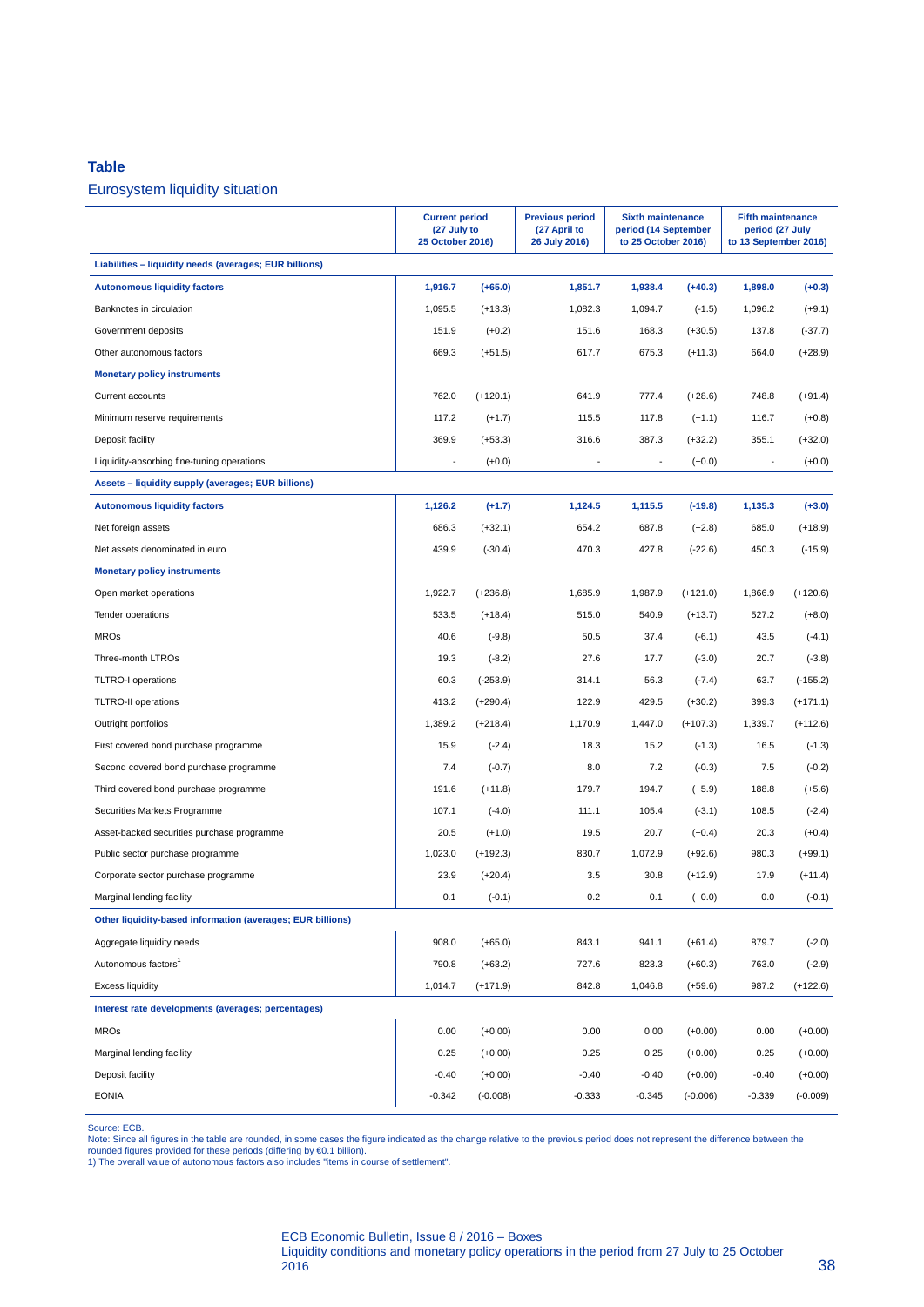**Liquidity-providing autonomous factors increased slightly over the review period, as the continuing decline in net assets denominated in euro was compensated for by an increase in net foreign assets.** Average net assets denominated in euro fell to €439.9 billion, down €30.4 billion from the previous review period, on account of a decline in financial assets held by the Eurosystem for purposes other than monetary policy, combined with an increase in liabilities held with national central banks by foreign official institutions. The fact that those institutions increased their holdings was possibly due to the dearth of attractive alternatives in the market. Net foreign assets increased by €32.1 billion to stand at €686.3 billion, mainly as a result of quarterly portfolio revaluations reflecting the weakening of the euro (which were ultimately offset by equivalent changes affecting the set of other liquidity-absorbing autonomous factors).

**The volatility of autonomous factors remained elevated, broadly unchanged from the previous review period.** That volatility primarily reflected both fluctuations in government deposits and – albeit to a much lesser extent – the quarterly revaluation of net foreign assets and net assets denominated in euro. At the same time, the average absolute error in the Eurosystem's weekly forecasts of autonomous factors increased by €5.1 billion to stand at €11.3 billion in the period under review.

# Liquidity provided through monetary policy instruments

**The average amount of liquidity provided through open market operations – both tender operations and the asset purchase programmes – increased by €236.8 billion to stand at €1,922.7 billion (see the chart).** That increase was mostly due to the ECB's expanded asset purchase programme.

#### **Chart**





Source: ECB

**The average amount of liquidity provided through tender operations increased by €18.4 billion to stand at €533.5 billion.** The increase in the liquidity provided by

ECB Economic Bulletin, Issue 8 / 2016 – Boxes Liquidity conditions and monetary policy operations in the period from 27 July to 25 October  $2016$   $39$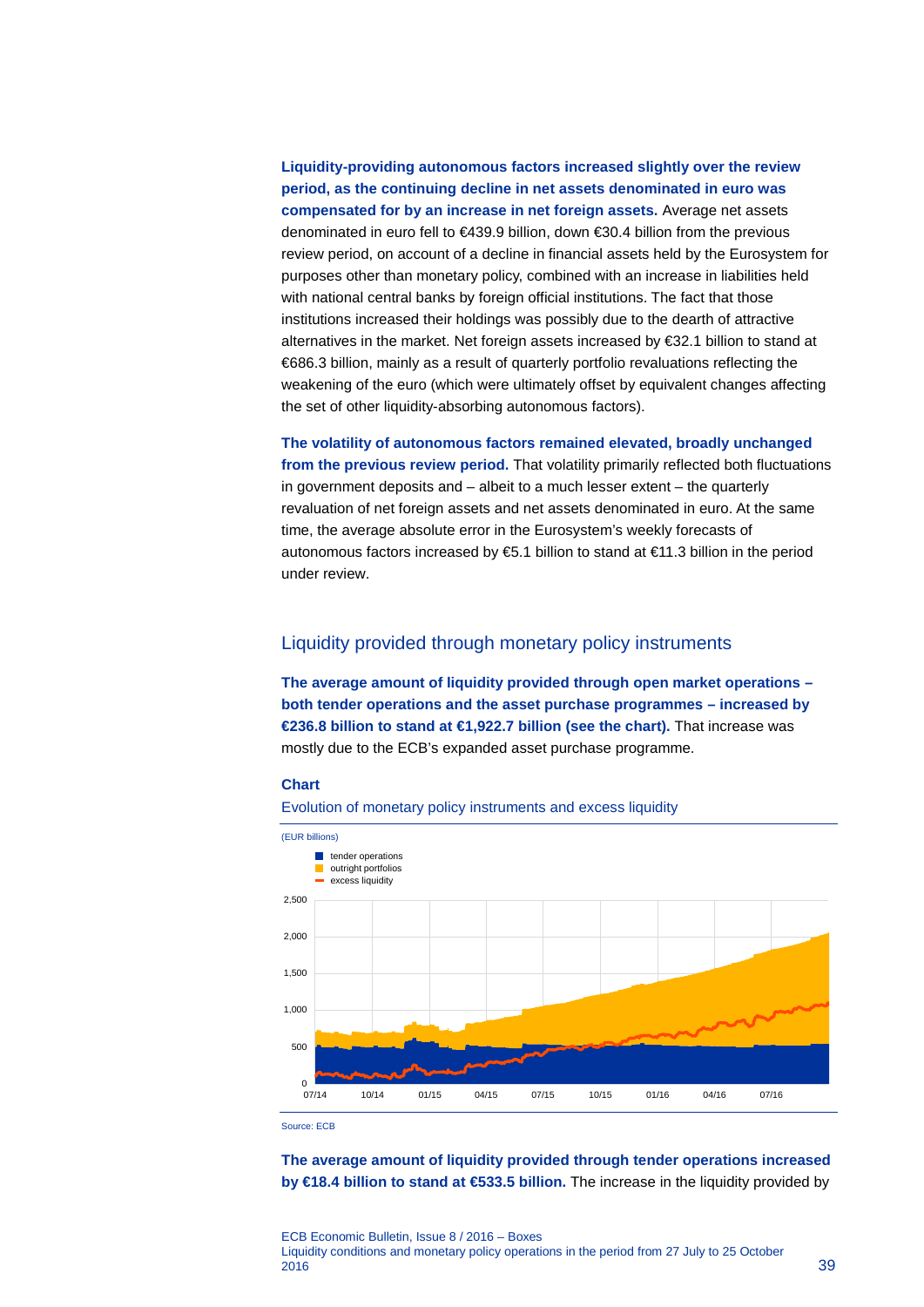the TLTROs more than offset the decrease in the liquidity supplied via regular operations. Specifically, liquidity provided via MROs and three-month LTROs decreased by €9.8 billion and €8.2 billion respectively, while the outstanding amount of TLTROs increased by an average of €36.5 billion as a net effect of the settlement of the second TLTRO-II operation, mandatory repayments for TLTRO-I operations and voluntary repayments for the first TLTRO-I operation.

**Average liquidity provided through the expanded APP increased by €218.4 billion to stand at €1,389.2 billion, mainly on account of the public sector purchase programme.** Average liquidity provided by the public sector purchase programme, the third covered bond purchase programme, the asset-backed securities purchase programme and the corporate sector purchase programme rose by €192.3 billion, €11.8 billion, €1.0 billion and €20.4 billion respectively. The redemption of bonds held under the Securities Markets Programme and the first and second covered bond purchase programmes totalled €7.1 billion.

# Excess liquidity

**As a consequence of the developments detailed above, average excess liquidity rose by €171.9 billion to stand at €1,014.7 billion in the period under review (see the chart).** Most of that increase came in the fifth maintenance period, when excess liquidity rose by €122.6 billion on account of liquidity provided by the expanded APP, with autonomous factors remaining broadly unchanged. The smaller increase of €59.6 billion in the sixth maintenance period was mainly the result of a rise in autonomous factors, which partially absorbed the liquidity provided by the expanded APP.

**The increase in excess liquidity was reflected mainly in higher average current account holdings, which rose by €120.1 billion to stand at €762.0 billion in the period under review.** Average recourse to the deposit facility increased by €53.3 billion to stand at €369.9 billion.

### Interest rate developments

**Overnight money market rates remained close to – or even below – the deposit facility rate in the review period.** In the unsecured market, the EONIA (euro overnight index average) averaged −0.342%, down marginally from an average of −0.333% in the previous review period. The EONIA fluctuated within a narrow range, with a high of −0.321% and a low of −0.354%. Furthermore, average overnight repo rates in the GC Pooling market declined to −0.401% and −0.395% for the standard and extended collateral baskets respectively, down 0.005 percentage point and 0.008 percentage point relative to the previous review period. Those repo rates also fluctuated within a narrow range with the exception of the end of the third quarter, when the overnight GC Pooling rate for the standard collateral basket spiked downwards to stand at −0.457%. The spike reflected the reduced supply of high